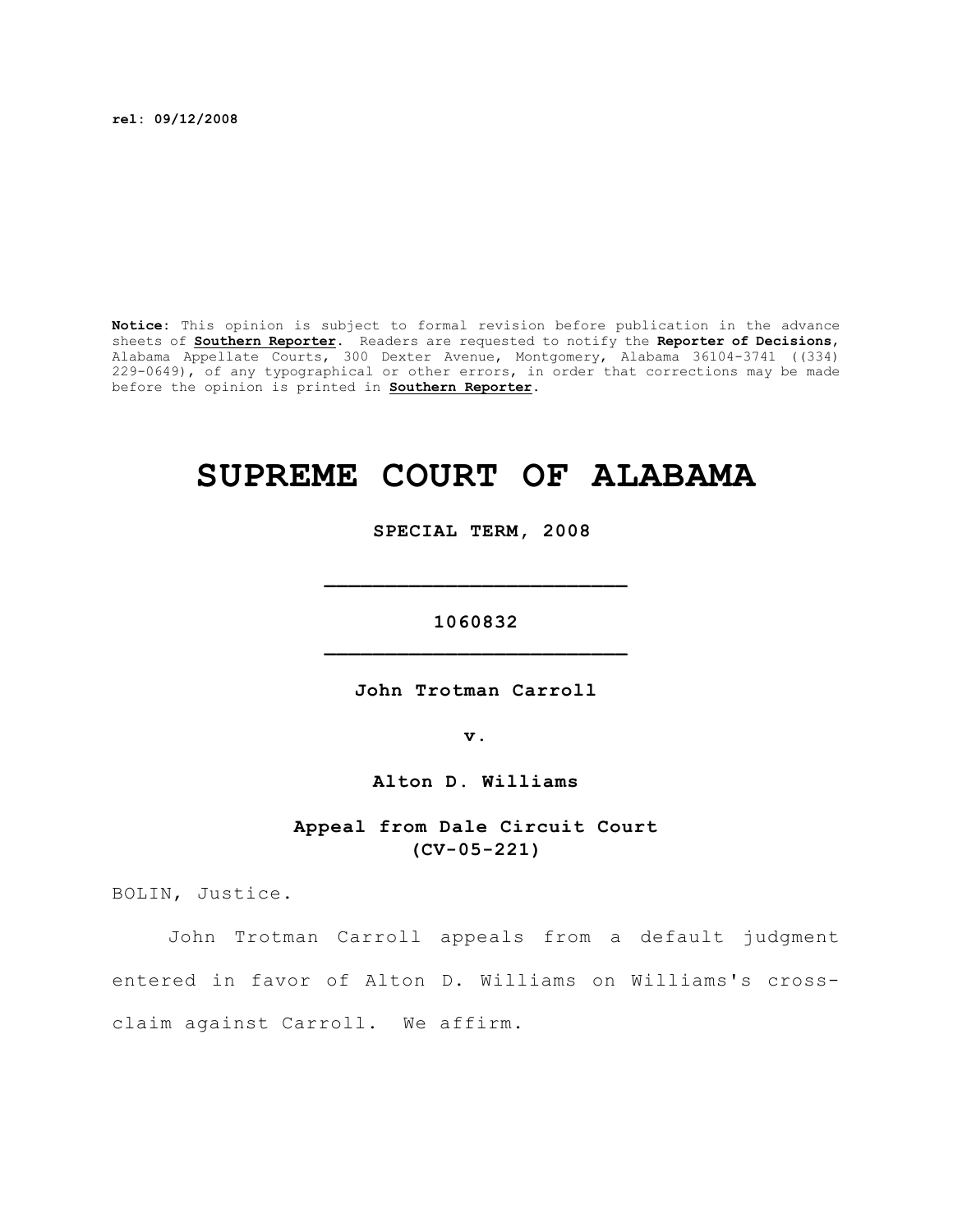## Facts and Procedural History

On April 12, 2004, Southern Sports, Inc., which operated a retail sporting-goods store, executed a promissory note for \$141,761.56 in favor of The Commercial Bank of Ozark ("Commercial Bank"), which was secured by a mortgage in favor of Commercial Bank on the store premises. Additionally, Southern Sports' shareholders, Carroll and Williams, executed individual personal guarantee agreements guaranteeing Southern Sports' obligation on the indebtedness owed Commercial Bank.

On August 5, 2005, Commercial Bank sued Southern Sports and Carroll and Williams, as individual guarantors, to recover the deficient balance of \$103,730.68 on the promissory note plus interest and a reasonable attorney fee. Southern Sports, Carroll, and Williams were served with the complaint on August 8, 2005.

On September 16, 2005, Commercial Bank filed with the trial court an "Application, Affidavit, and Entry of Default and Default Judgment" seeking a default judgment against Carroll. On October 3, 2005, the trial court entered a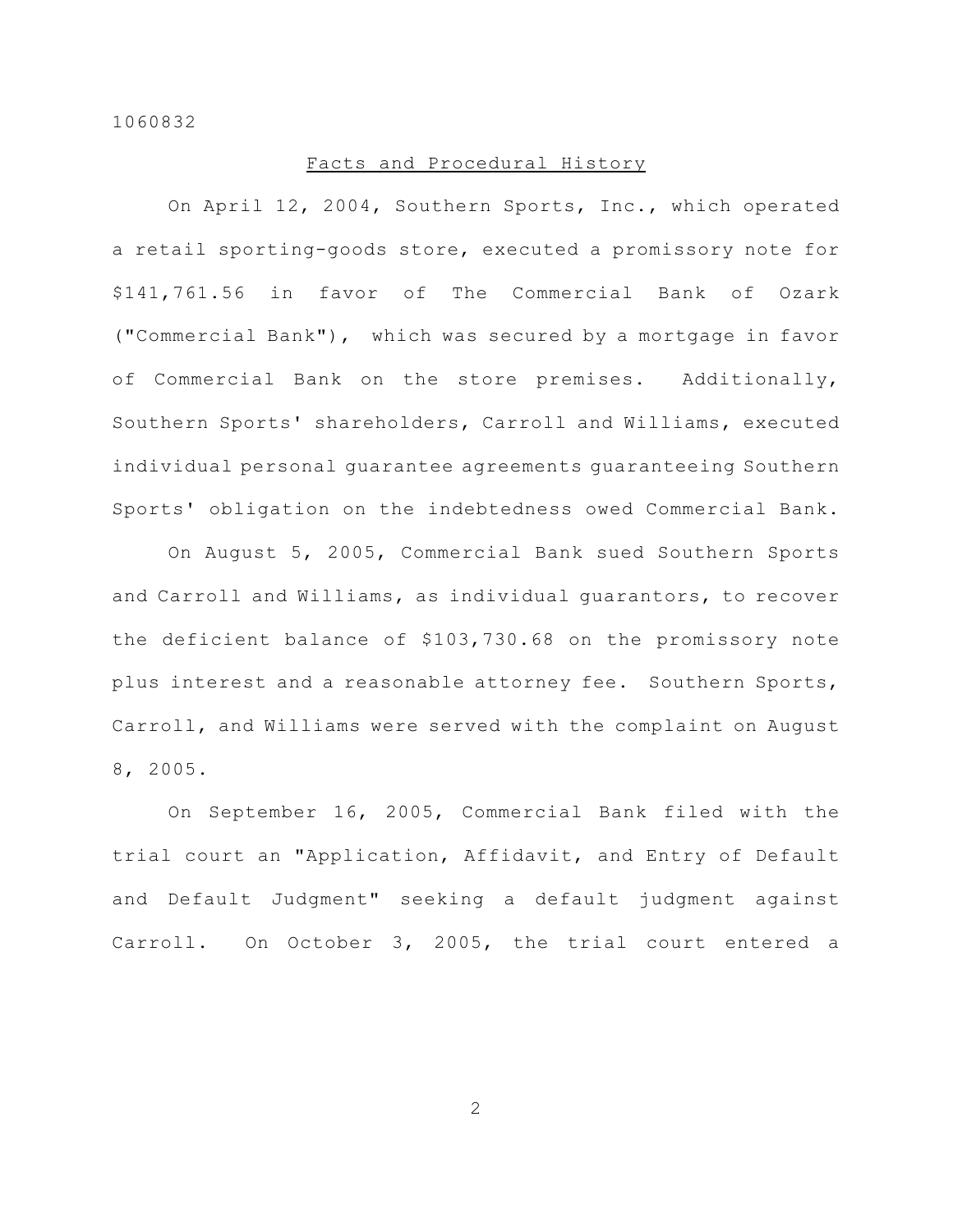default judgment in favor of Commercial Bank and against Carroll in the amount of  $$120,444.05.^1$ 

On December 16, 2005, Williams cross-claimed against Carroll alleging breach of contract, breach of a fiduciary relationship, and conversion. Carroll was served with a copy of the cross-claim complaint on January 11, 2006. Carroll failed to answer the cross-claim or otherwise to defend against the cross-claim.

On September 13, 2006, Williams moved the trial court for a default judgment pursuant to Rule 55, Ala. R. Civ. P. Williams supported his motion for a default judgment with his deposition and other documents, which indicated the following: Williams and Carroll were shareholders in Southern Sports, a corporation that operated a retail sporting-goods store. Williams became a shareholder in August 1995, after purchasing for \$20,000 49 shares of Southern Sports' 99 authorized shares. Williams served as Southern Sports' secretary; he wrote checks, made bank deposits, and completed tax forms,

 $1$ It appears from the record that Commercial Bank offered to release Williams from any further obligation under the guarantee agreement upon payment of one-half of the judgment. Williams executed a promissory note for \$50,000 in favor of Commercial Bank on December 14, 2005. It appears that Carroll satisfied the balance of the judgment in May 2006.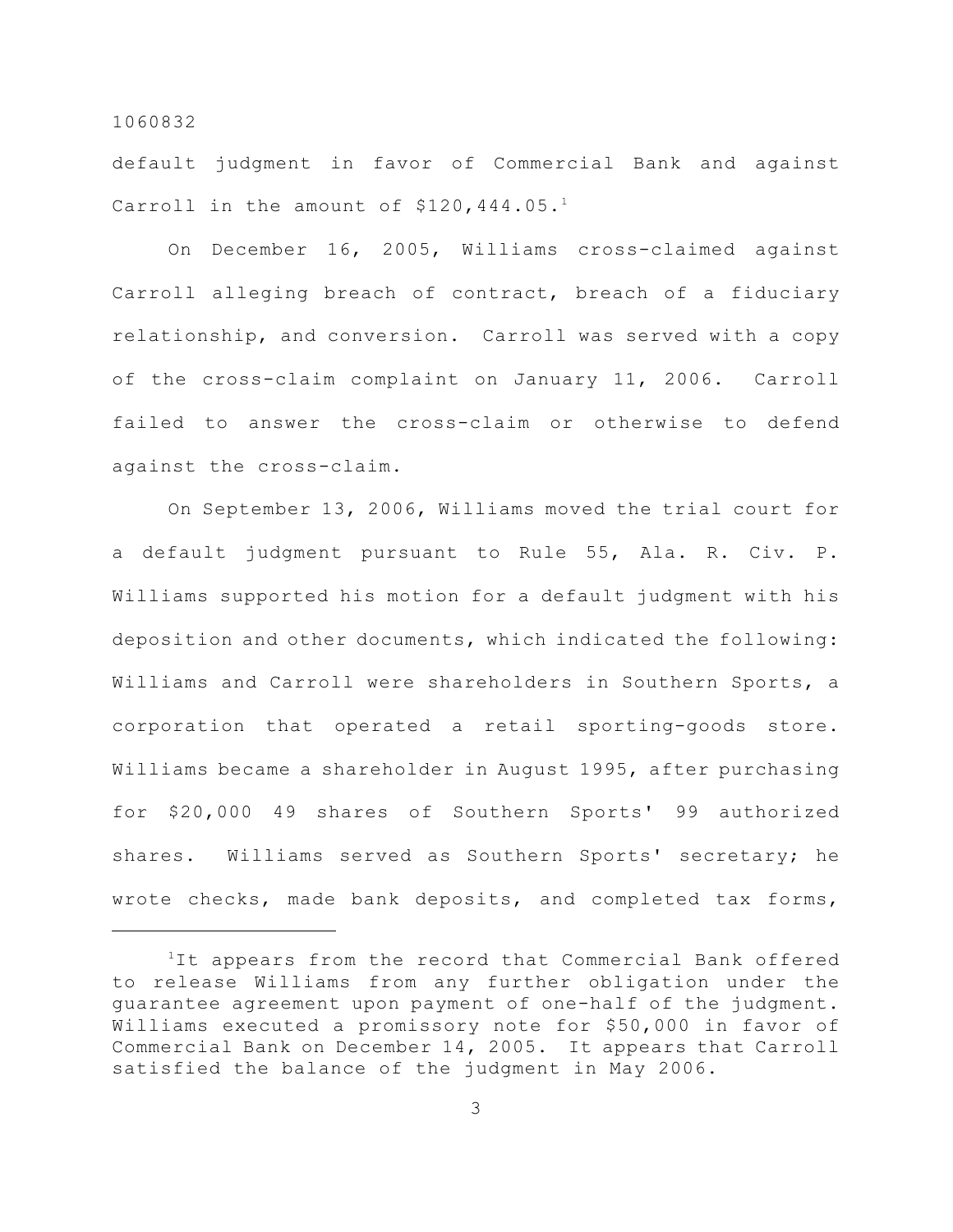including employee income-withholding and FICA forms. Williams was required to execute a personal guarantee on the \$141,761.56 promissory note with Commercial Bank, which was also secured by a mortgage on Southern Sports' property and its inventory. Additionally, store vendors required Williams to execute personal guarantees on purchases of store inventory. Carroll assured Williams that the personal guarantees would never be an issue because he would satisfy those obligations from Southern Sports' earnings and that "in the worst case ... [Carroll] would pay it if it ever came to that." Williams subsequently discovered that Carroll was taking money from Southern Sports. Carroll would take money from the cash register at the Southern Sports' store and write himself checks from Southern Sports' bank account. He would also pay personal debts and expenses out of Southern Sports' bank account. On one occasion Carroll borrowed \$10,000 from Peoples Bank, supposedly to apply against Southern Sports' debts; however, Carroll kept the money for himself and then repaid the loan from Southern Sports' funds. When Williams confronted him, Carroll responded by saying, "[W]hat [are you] going to do about it?"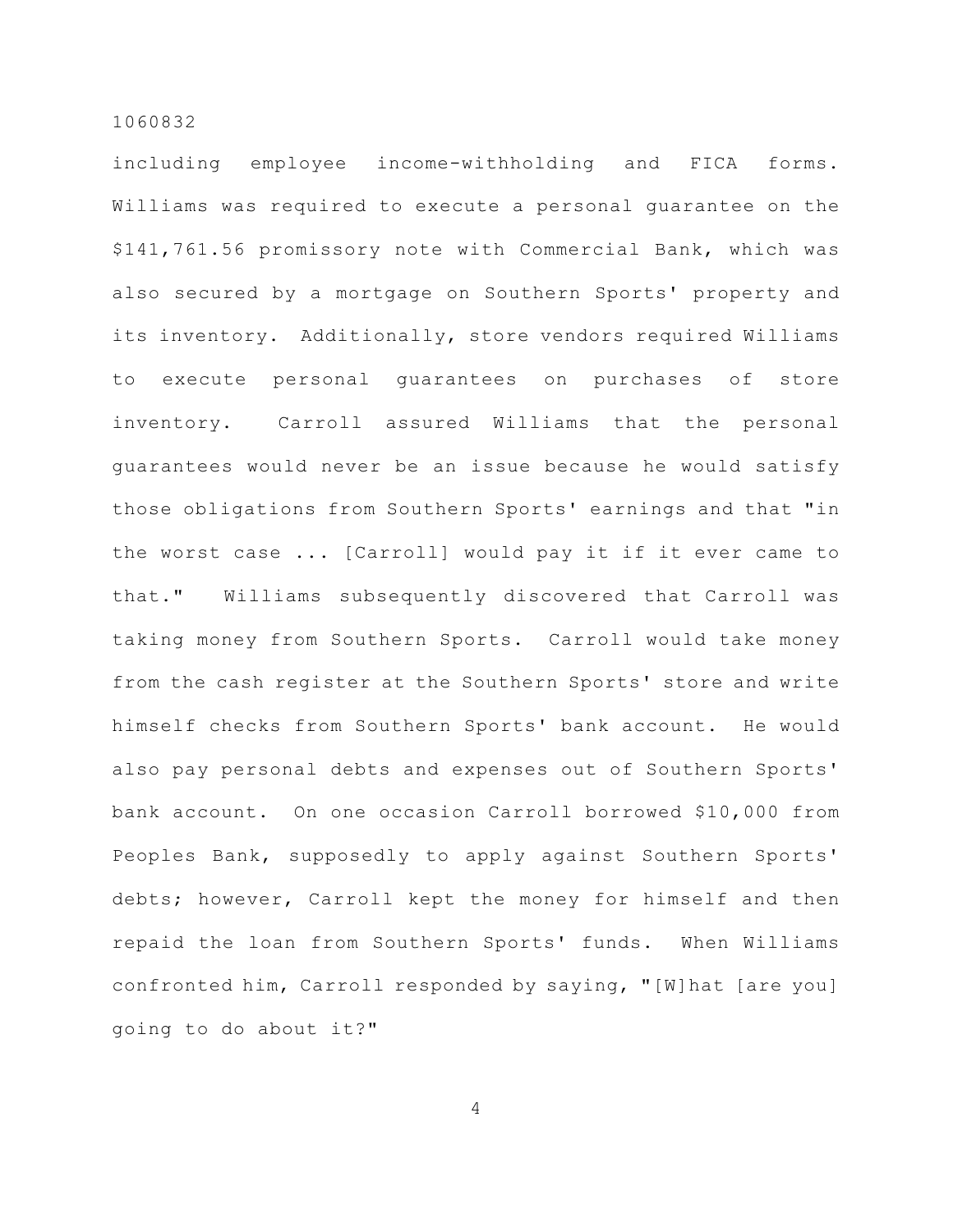Williams stated that Carroll refused to pay vendors, that he discarded bills in the garbage, and that he refused to pay the state and federal income-withholding and FICA taxes. In October 2003, Carroll denied Williams access to Southern Sports' bank accounts and prevented him from signing checks and paying bills. Williams states that, in addition to being sued by Commercial Bank, he was sued on his personal guarantee by several vendors, and he remains liable for a substantial tax debt and penalty.

On September 25, 2006, the trial court entered a default judgment in favor Williams. The trial court awarded Williams \$114,110 on the breach-of-contract claim; \$89,635 on the breach-of-fiduciary-relationship and conversion claims; and \$100,000 in punitive damages.

On October 24, 2006, Carroll moved the trial court to set aside the default judgment, stating as grounds:

"1. That [Carroll's] default is excused by reason of fact that he was unrepresented by an attorney at the time the suit was initially filed or when the Cross-Claim was filed by [Williams];

"2. That [Carroll] did not realize that he had to respond to the Cross-Claim;

"3. That [Carroll] thought that the case was over with when he paid his share of the note to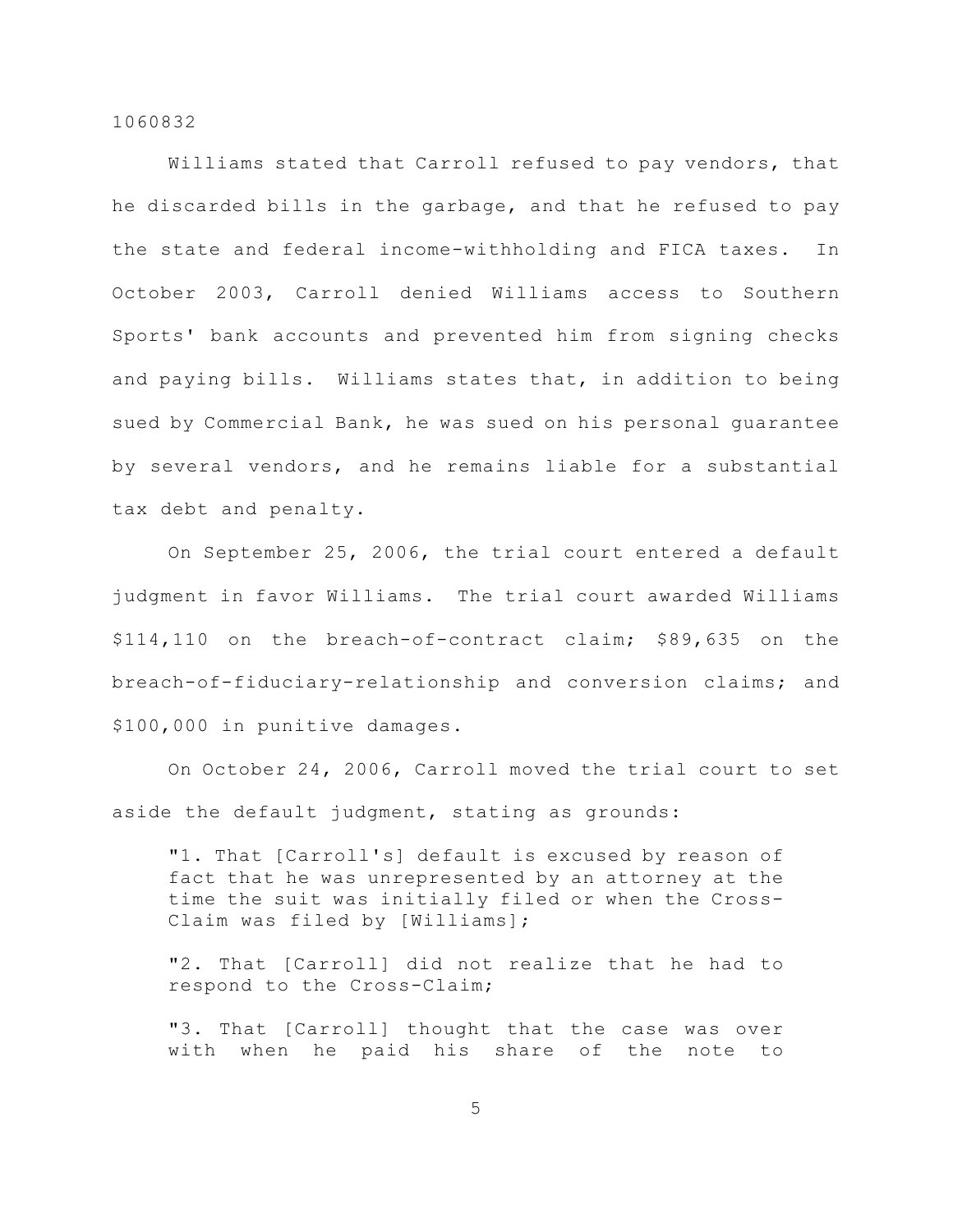Commercial Bank on or about May 17, 2006, as evidenced by the judgment release attached hereto and marked Exhibit A.

"4. That [Carroll] was under the misunderstanding that the payment to The Commercial Bank resolved all issues in the above styled cause.

"5. That [Carroll] has a meritorious defense against Count 1 in that he did not breach a contract with [Williams]. Further, [Carroll] is not guilty of breach of any contract with [Williams].

"6. [Carroll] has a meritorious defense against Count 2 in that he did not breach a fiduciary relationship to [Williams]. Further, that the award of punitive damages are based upon evidence that is inadmissable and not true.

"7. [Carroll] has a meritorious defense against Count 3 in that he did not convert Two hundred thousand (\$200,000) Dollars of [Williams's] money to his own use.

"8. [Carroll] represents into this Court that he can provide evidence to disprove statements made in the affidavits supporting said default judgment and the ultimate award of damages as set out in the default judgment entered by this court on September 25, 2006."

The only evidence presented by Carroll in support of the motion was a "judgment release" indicating that Carroll's original obligation to Commercial Bank had been satisfied.

Carroll's motion to set aside the default judgment was originally set for a hearing on December 18, 2006. Subsequently, the hearing on Carroll's motion to set aside the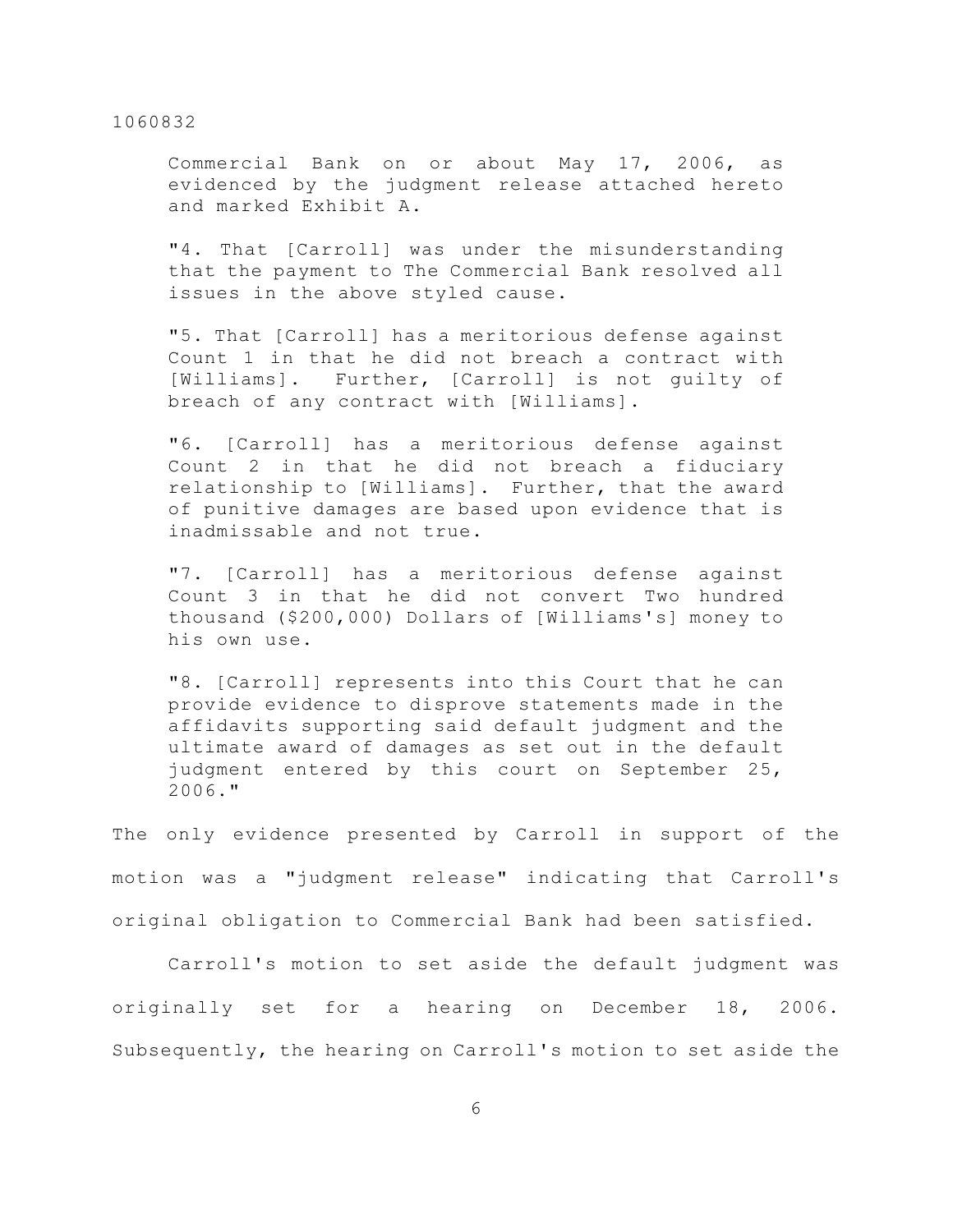default judgment was continued on several occasions by motion of both parties. The motion to set aside was denied by operation of law on January 22, 2007. See Rule 59.1, Ala. R. Civ. P. Carroll filed this appeal on March 2, 2007. $^2$ 

# Standard of Review

This Court has stated:

"A trial court has broad discretion in deciding whether to grant or deny a motion to set aside a default judgment. Kirtland v. Fort Morgan Auth. Sewer Serv., Inc., 524 So. 2d 600 (Ala. 1988). In reviewing an appeal from a trial court's order refusing to set aside a default judgment, this Court must determine whether in refusing to set aside the default judgment the trial court exceeded its discretion. 524 So. 2d at 604. That discretion, although broad, requires the trial court to balance two competing policy interests associated with default judgments: the need to promote judicial economy and a litigant's right to defend an action on the merits. 524 So. 2d at 604. These interests must be balanced under the two-step process established in Kirtland.

"We begin the balancing process with the presumption that cases should be decided on the

 $20n$  February 22, 2007, the parties purported to file, pursuant to Rule 59.1, Ala. R. Civ. P., a joint motion to extend the time to rule on Carroll's motion to set aside the default judgment. However, the extension of the 90-day period provided for in Rule 59.1 "must be of record before the 90-day period expires, because any purported extension after the 90 days is a nullity." Ex parte Caterpillar, Inc., 708 So. 2d 142, 143 (Ala. 1997).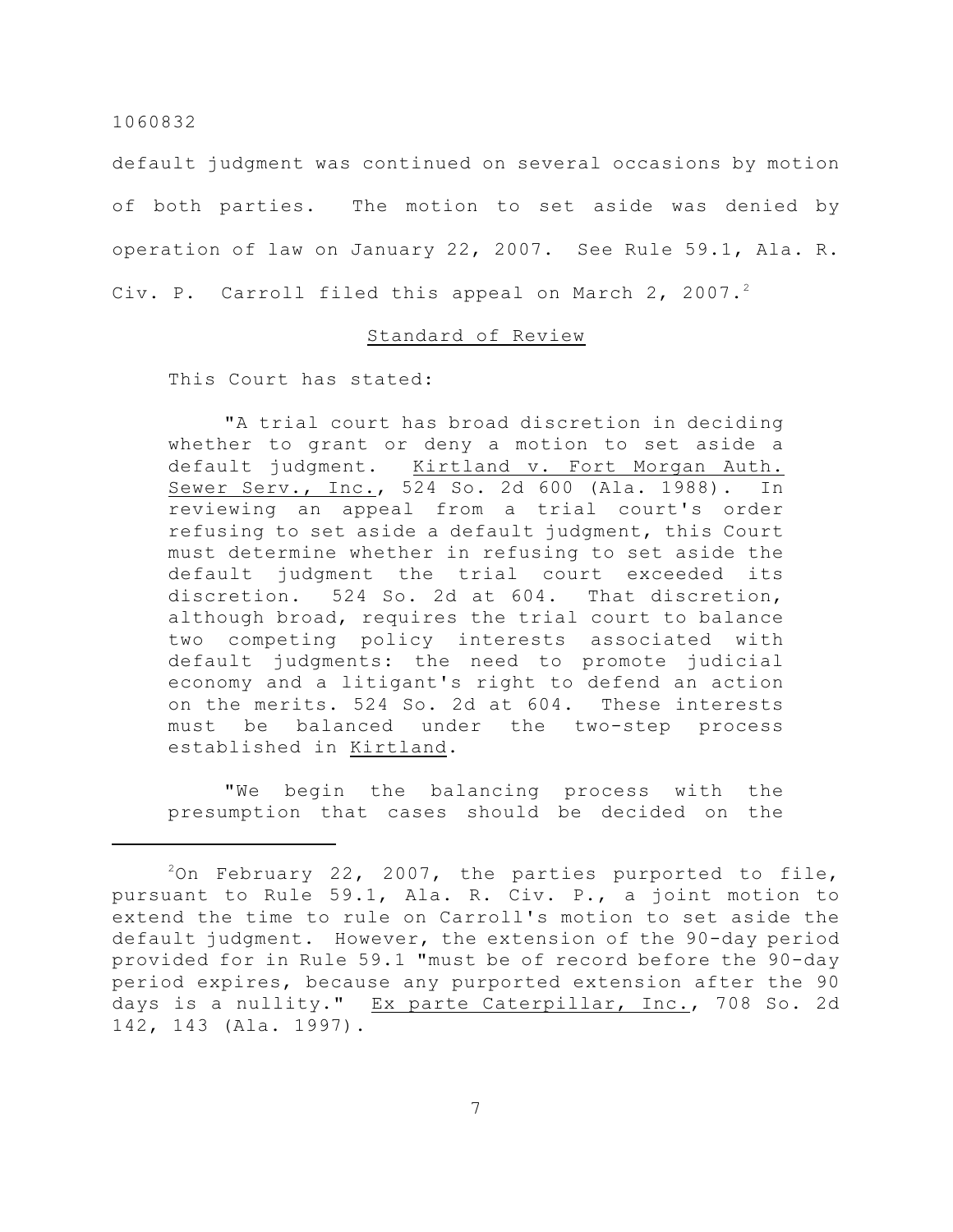merits whenever it is practicable to do so. 524 So. 2d at 604. The trial court must then apply a three-factor analysis first established in Ex parte Illinois Central Gulf R.R., 514 So. 2d 1283 (Ala. 1987), in deciding whether to deny a motion to set aside a default judgment. Kirtland, 524 So. 2d at 605. The broad discretionary authority given to the trial court in making that decision should not be exercised without considering the following factors: '1) whether the defendant has a meritorious defense; 2) whether the plaintiff will be unfairly prejudiced if the default judgment is set aside; and 3) whether the default judgment was a result of the defendant's own culpable conduct.' 524 So. 2d at 605."

Zeller v. Bailey, 950 So. 2d 1149, 1152-53 (Ala. 2006).

# Discussion

Carroll argues on appeal that because his motion to set aside the default judgment was denied by operation of law, the trial court did not apply the analysis set forth above from Kirtland v. Fort Morgan Authority Sewer Service, Inc., 524 So. 2d 600 (Ala. 1988). Therefore, he contends, the default judgment entered in favor of Williams must be reversed and the case remanded so that the trial court can conduct an evidentiary hearing and apply the Kirtland analysis.

The law is well settled in Alabama that the defaulting party has the initial burden of demonstrating the existence of the three Kirtland factors. Ex parte Family Dollar Stores of Alabama, Inc., 906 So. 2d 892, 899-900 (Ala. 2005); Phillips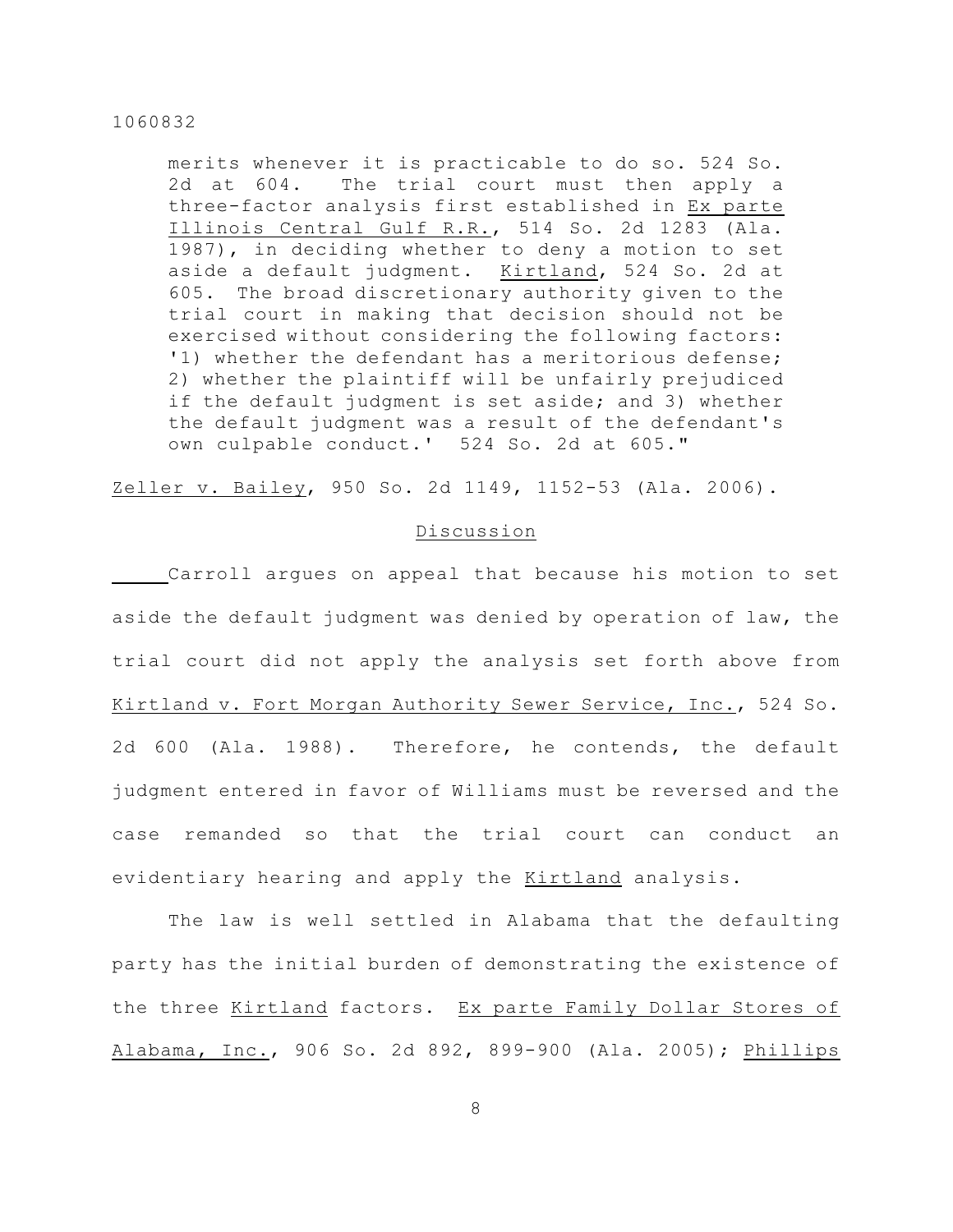v. Randolph, 828 So. 2d 269, 278 (Ala. 2002); and Kirtland, 524 So. 2d at 605-08. The only Kirtland factor addressed by Carroll in his motion to set aside the default judgment was the meritorious-defense factor. Carroll's claims –- that he was not represented by counsel; that he was unaware that a response to the cross-claim was required; that he thought the case was over; and that he was under a misunderstanding –- are completely irrelevant to the Kirtland analysis. With regard to a meritorious defense in the context of a Kirtland analysis, this Court has stated:

"[A] defaulting party has satisfactorily made a showing of a meritorious defense when allegations in an answer or in a motion to set aside the default judgment and its supporting affidavits, if proven at trial, would constitute a complete defense to the action, or when sufficient evidence has been adduced either by way of affidavit or by some other means to warrant submission of the case to the jury. ...

"The allegations set forth in the answer and in the motion must be more than mere bare legal conclusions without factual support; they must counter the cause of action averred in the complaint with specificity--namely, by setting forth relevant legal grounds substantiated by a credible factual basis. Such allegations would constitute a 'plausible defense.'"

Kirtland, 524 So. 2d at 606 (emphasis added).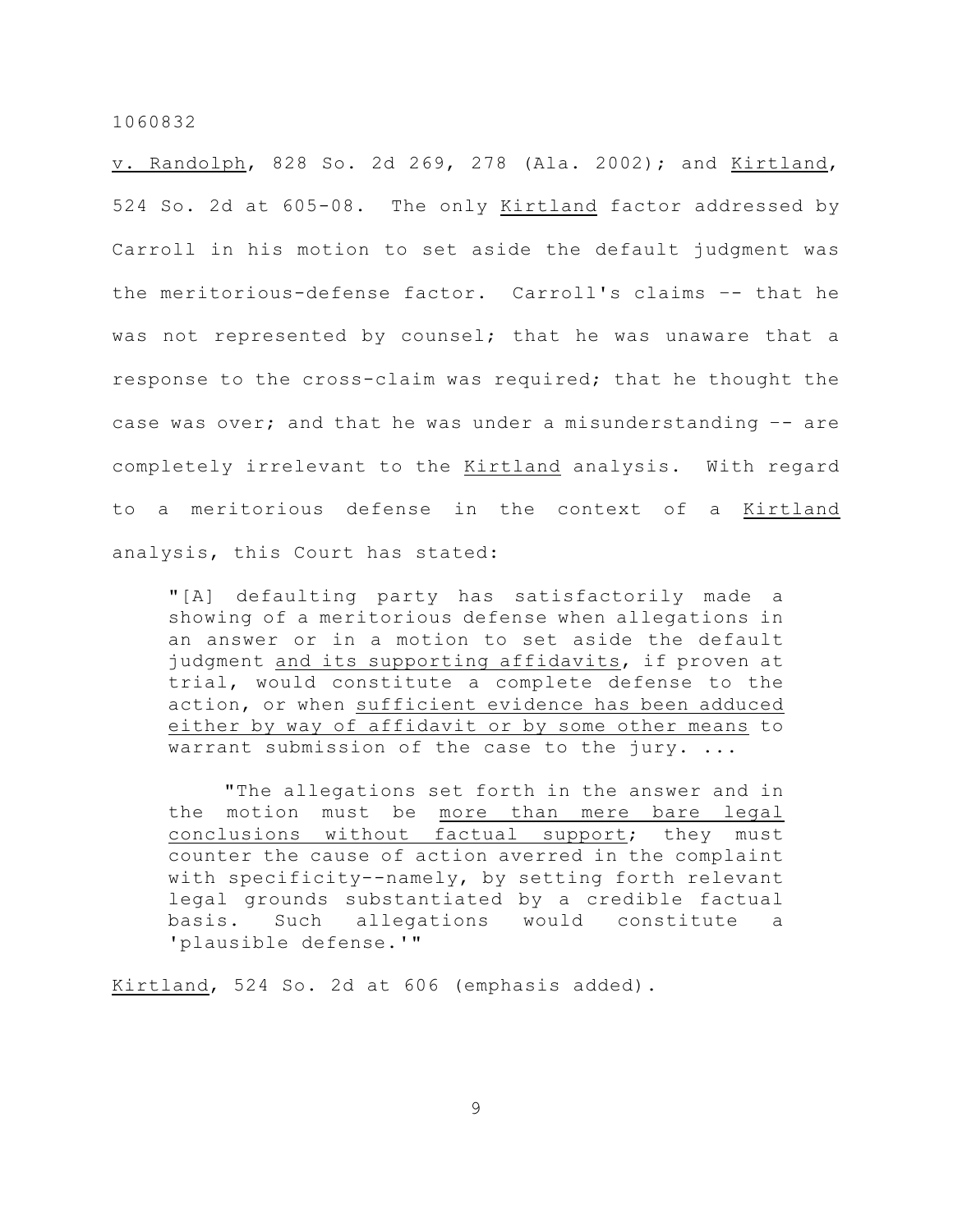Carroll has failed to argue, or even to allege, that Williams would not be unfairly prejudiced if the default judgment is set aside and that the default judgment was not a result of Carroll's own culpable conduct. Carroll's assertion that he has a meritorious defense to Williams's claim is nothing more than a bare legal conclusion unsupported by affidavit or other evidence. The sole piece of evidence presented by Carroll in support of his motion was the "judgment release" indicating that he had satisfied his original obligation to Commercial Bank. However, that document has no significance whatsoever to the claims asserted by Williams against Carroll. Accordingly, we conclude that Carroll has failed to meet his initial burden under the Kirtland analysis. Because Carroll has failed to satisfy his initial burden under the Kirtland analysis, we will not hold the trial court in error for allowing Carroll's motion to set aside the default judgment to be denied by operation of law without having applied the Kirtland analysis. See Rudolph v. Philyaw, 909 So. 2d 200 (Ala. Civ. App. 2005).